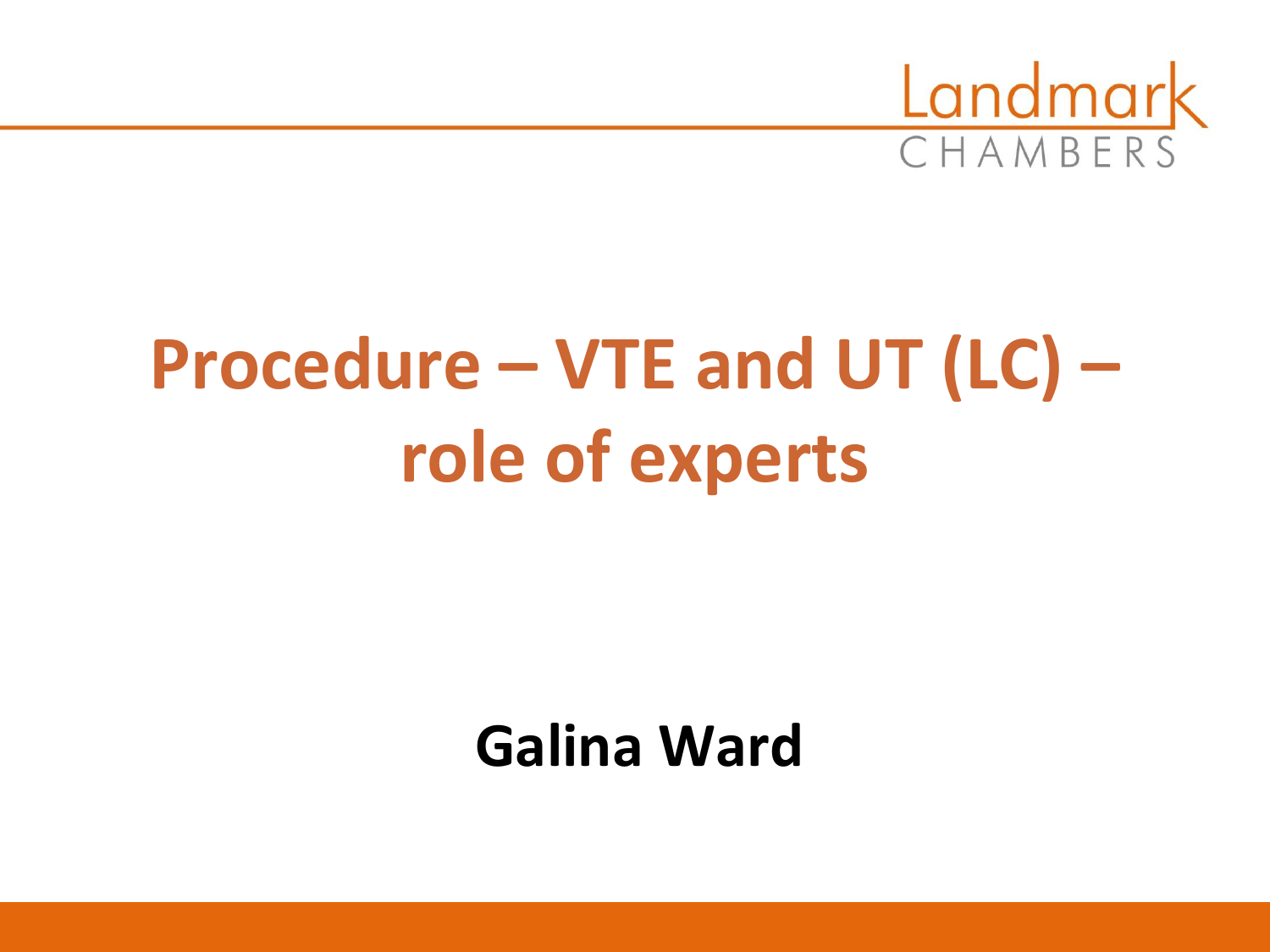### **The Rules: VTE**

- Valuation Tribunal for England (Council Tax and Rating Appeals) (Procedure) Regulations 2009
- Say nothing specifically about experts
- Regulation 17: requirement on VO, LO or billing authority to give 2 weeks notice of information: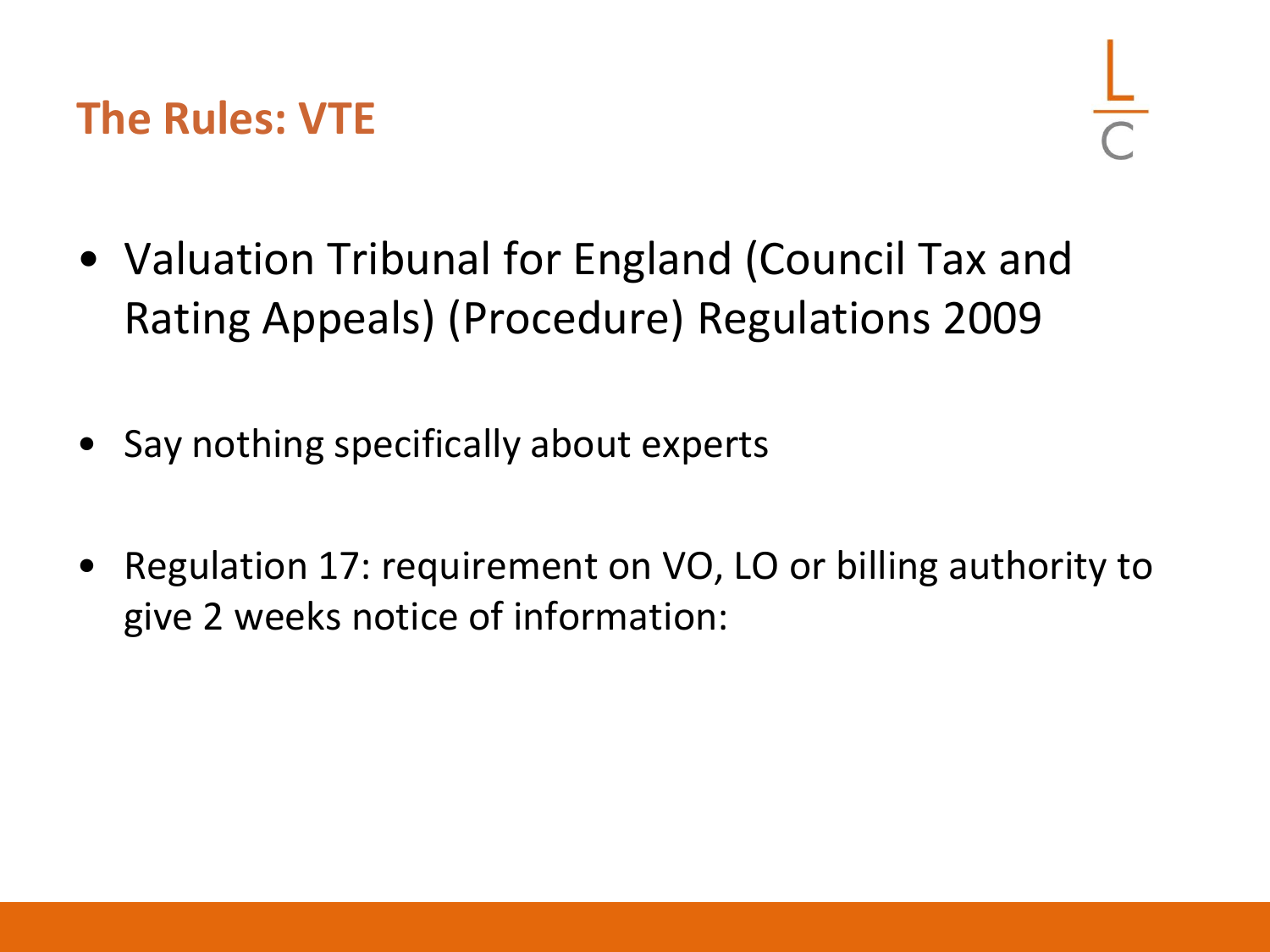# **scope of r17(3)**

(a) supplied in pursuance of-

(i) paragraph 5 of Schedule 9 to the 1988 Act;

(ii) section 27(1) or (3) of the 1992 Act;

(iii) regulations made under section 13 of, or Schedule 2 to, the 1992 Act;

(iv) regulation 24 of the NDR Regulations;

(v) under paragraph 15A of Schedule 2 to the 1992 Act; or

(vi) under section 131 of the Welfare Reform Act 2012 for purposes relating to council tax; and

(b) Information contained in –

(i) any document which, having been produced to HMRC…is for the time being in their possession or under their control; or

(ii) any land transaction return within the meaning of Part 4 (stamp duty land tax) of the Finance Act 2003.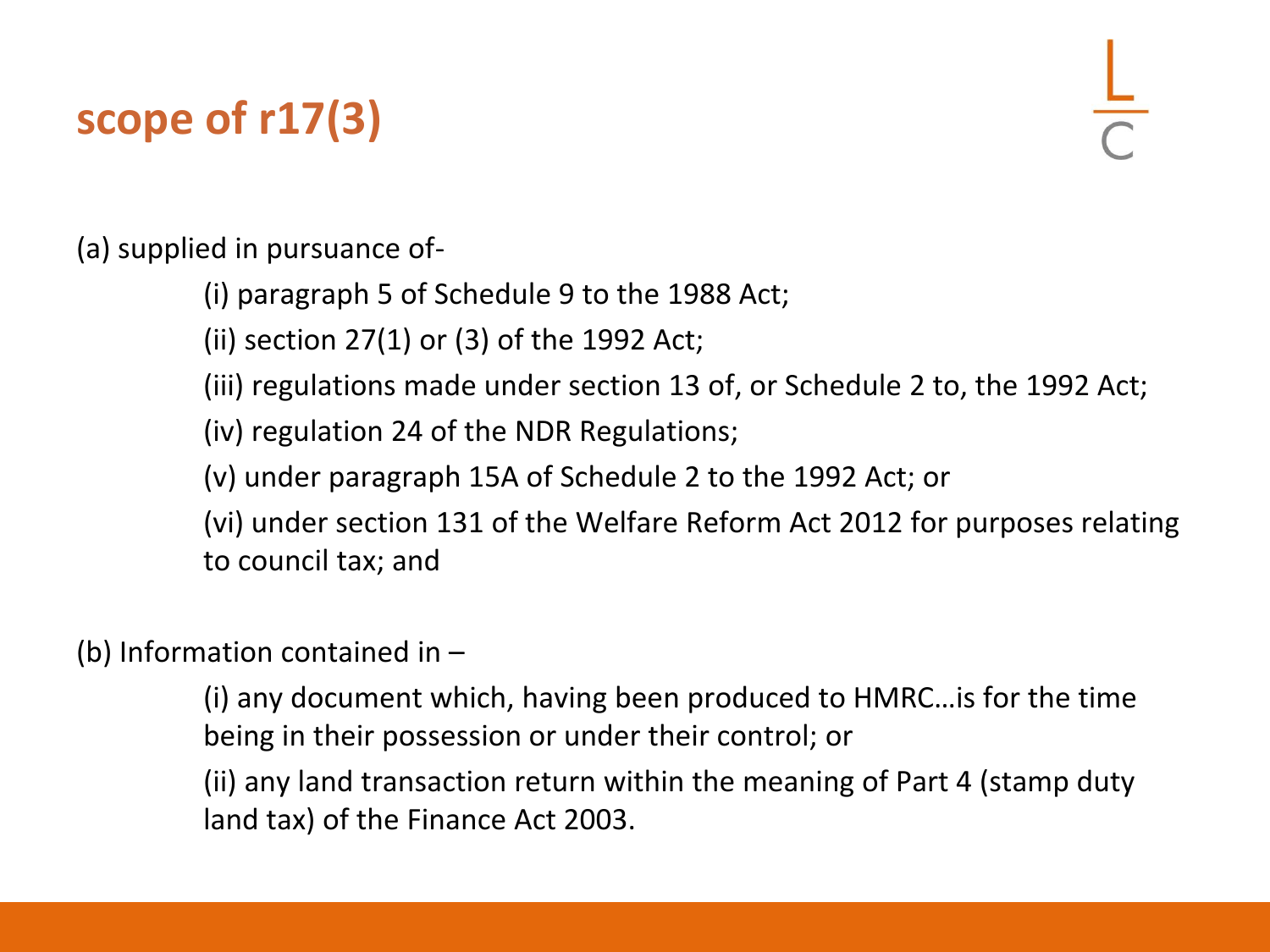#### **and a Practice Direction**

- Practice Statement: Non-Domestic Rates (Rating List) 2010): Disclosure and Exchange
- Reg 17(3) notice must be served 8 weeks prior to the date of the hearing
- *May* be admitted with Statement of Case (6 weeks ahead) if explain why now considered to be relevant and necessary and that not respondent's fault this wasn't realised earlier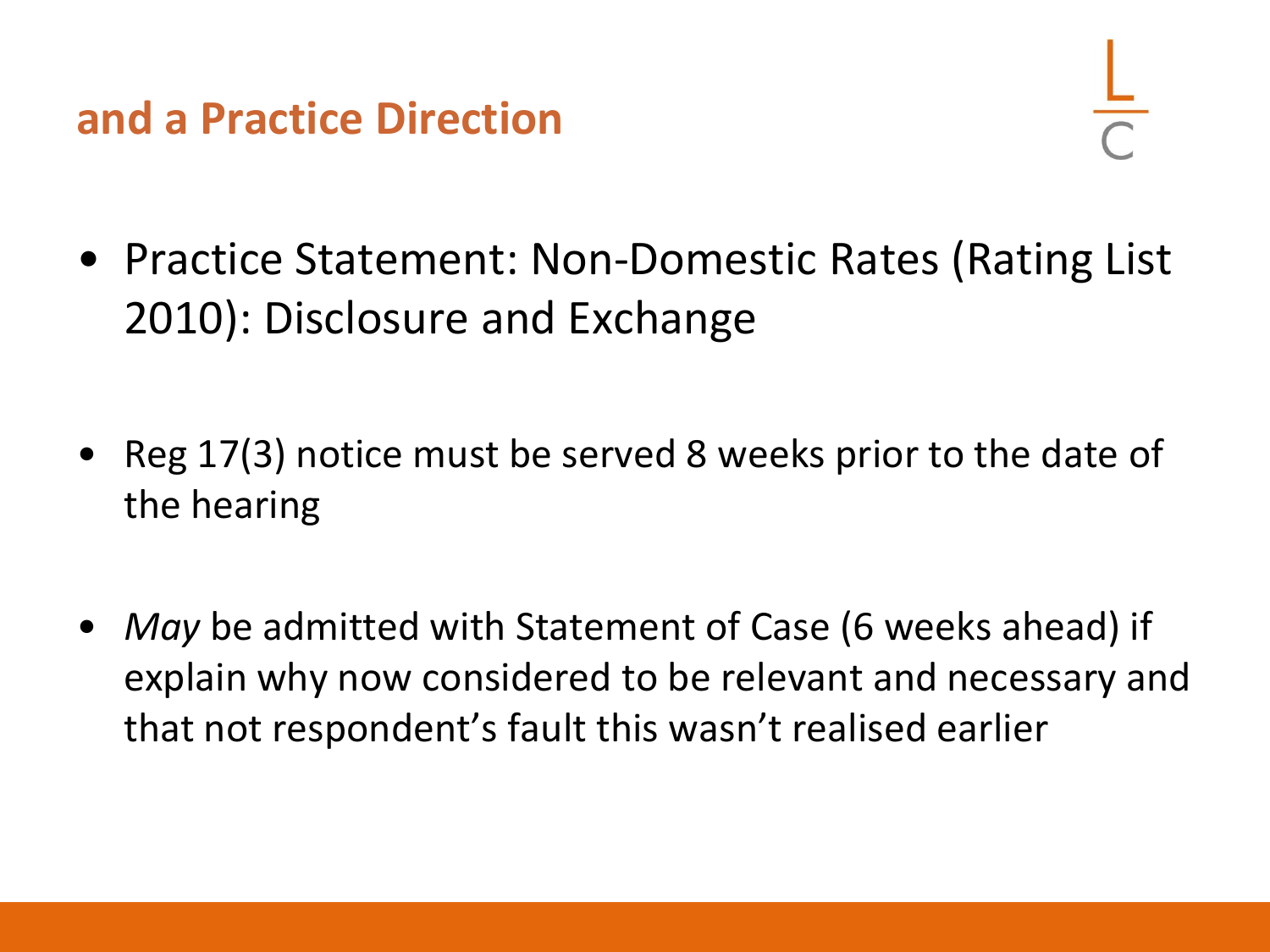# **VTE Practice Direction (cont)**

- Failure to comply with this direction may result in the exclusion of all such evidence tendered subsequently
- This is said to be default position unless there are "exceptional and compelling circumstances which explain and excuse the failure to have served the notice at the correct time."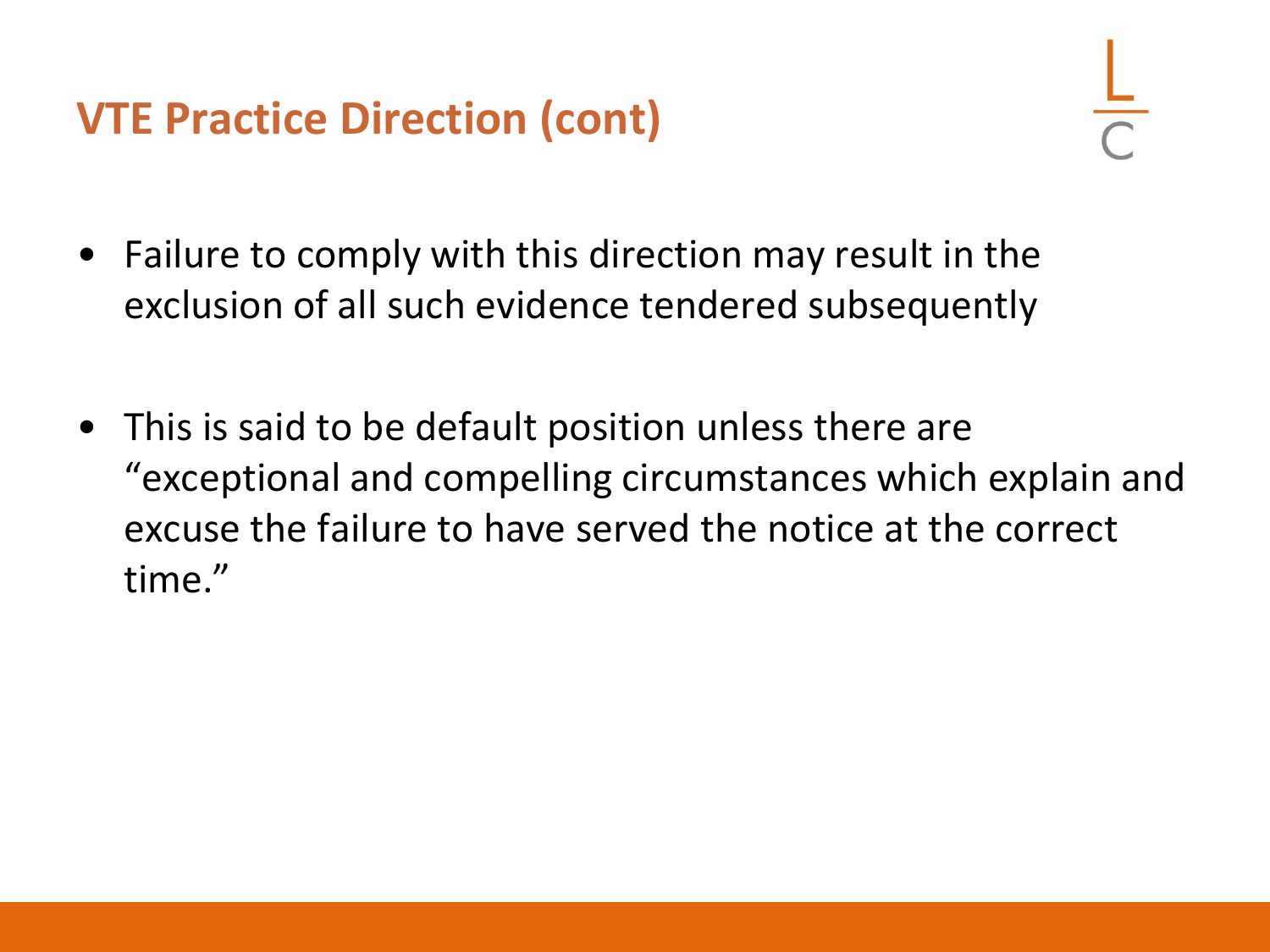## **Professional Representatives**

- VTE/PS/D1
- A professional representative … is any person who is being or may be paid or recompensed for representing the party… It also includes … a member of a relevant professional body, including (but not confined to) the following: a solicitor, barrister, legal executive or surveyor.
- You must: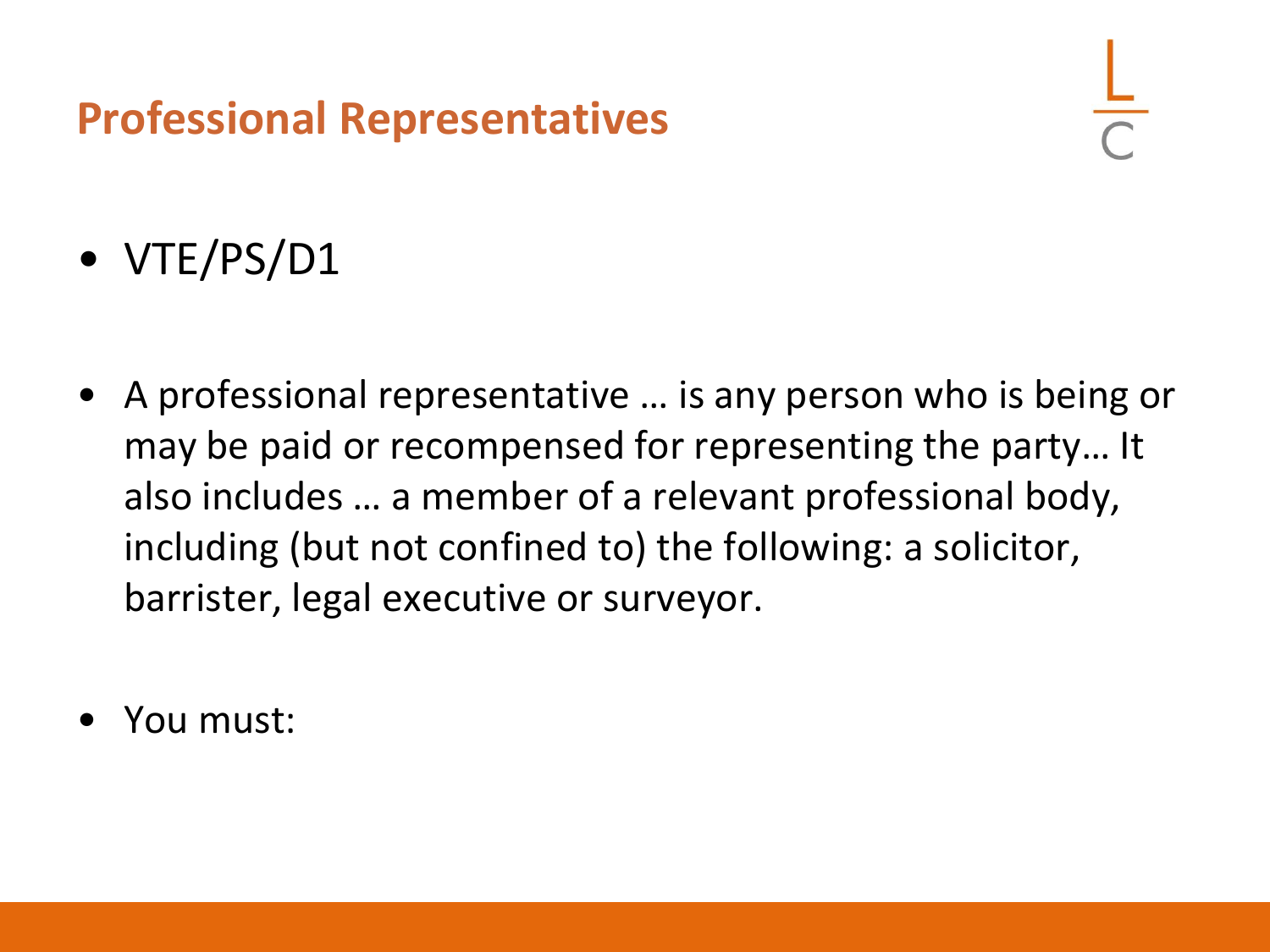### **Professional Representatives**

- Conduct yourself in accordance with the rules and practices of your professional body, behave ethically and treat members, staff and other parties with due courtesy
- Have a familiarity with the law and practice in the Tribunal
- Comply strictly with directions and time limits; failure to do so, without reasonable excuse, is likely to lead to decisions which may leave the representative vulnerable to legal action by the client and/or disciplinary action by the appropriate professional body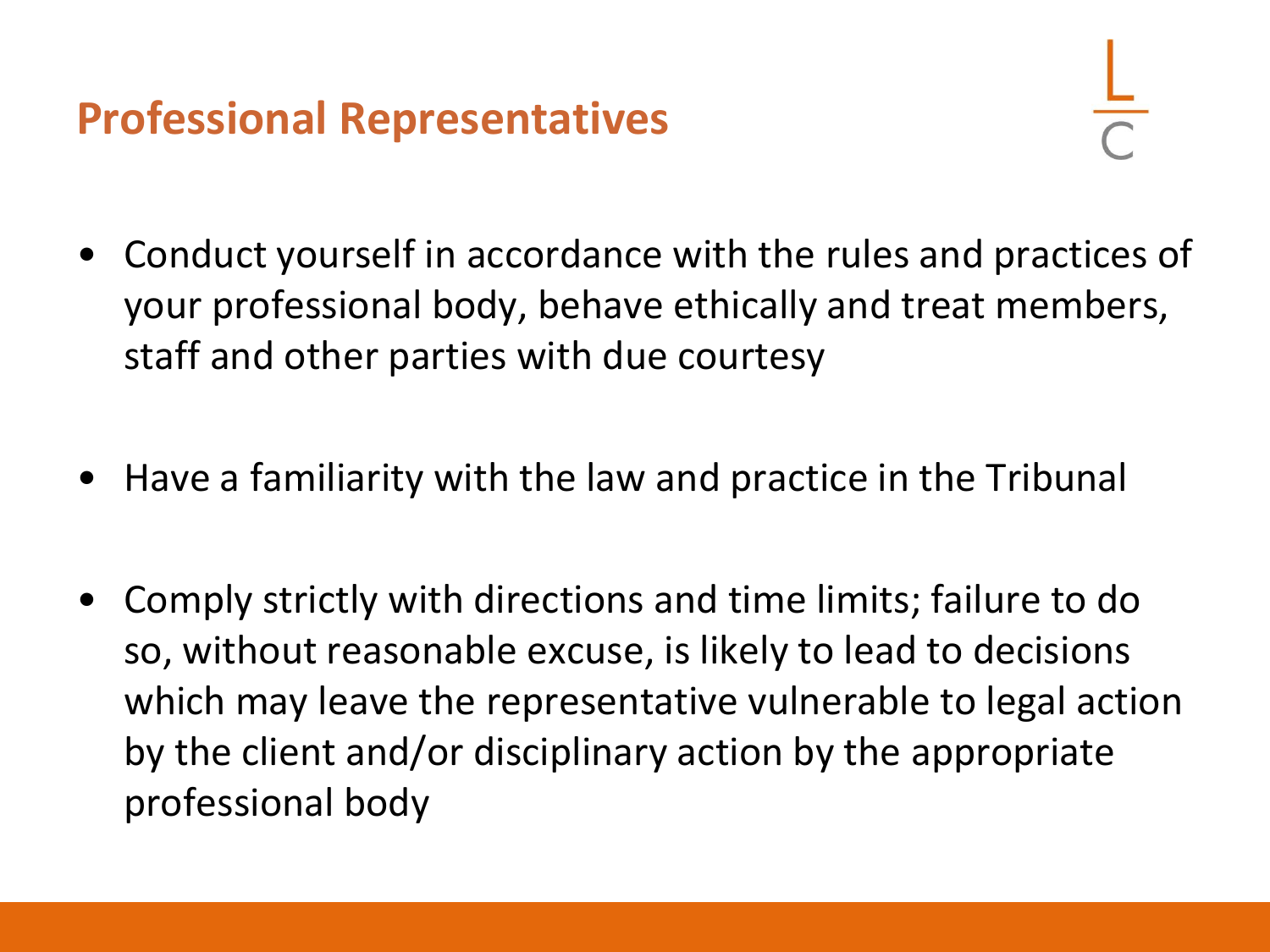#### **Dress Code**

• And observe the dress code prescribed for members:

Members' dress should be sober and discreet. Members should dress in a formal, professional manner. For men, that means a jacket and tie. Women should dress in a correspondingly appropriate manner. A member's dress should not call particular attention or be distracting. Any jewellery should be restrained. There should be no badges, emblems or items of dress indicative of political affiliations or that could bring the member's impartiality into question. The wearing of poppies during the Remembrance period is not prohibited.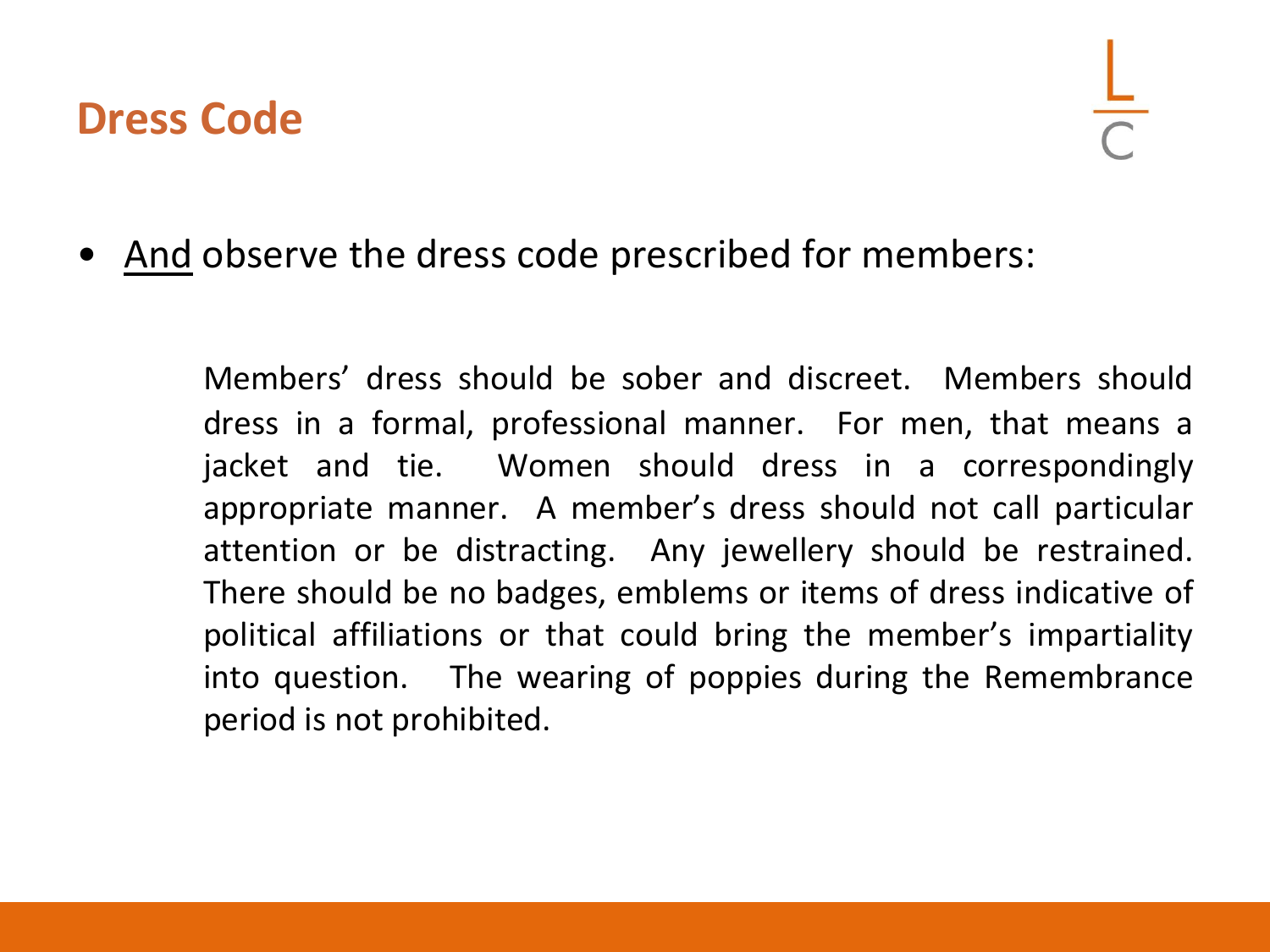## **The Rules: UT (LC)**

- Tribunal Procedure (Upper Tribunal) (Lands Chamber) Rules 2010
- Rule 17 Expert evidence:
- Duty of an expert to Tribunal overrides that to client
- No more than one expert without permission (two in mineral valuations and business disturbance cases)
- Evidence to be in report unless directed otherwise
- Must contain the appropriate statement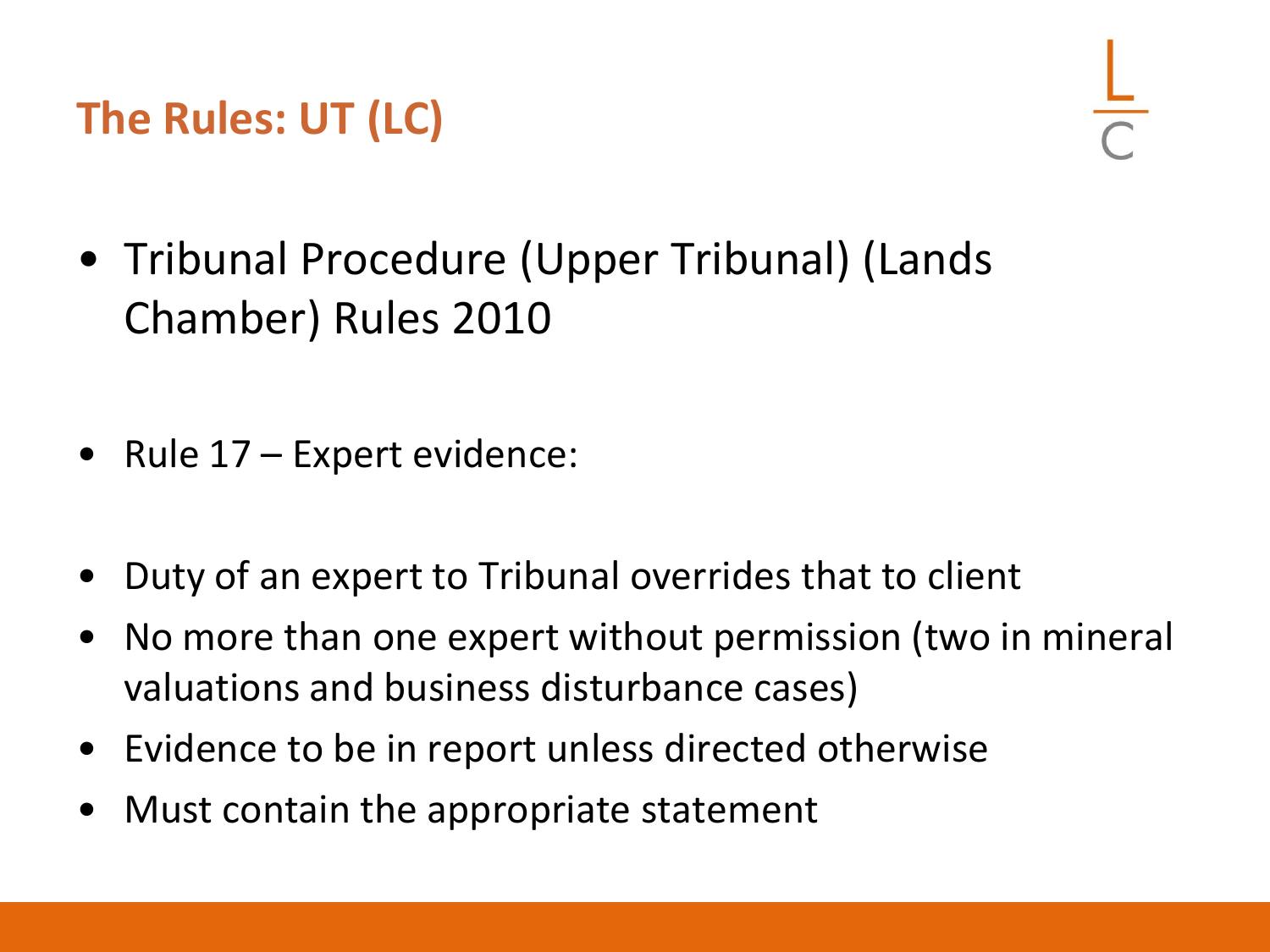#### **RICS practice statement**

- Surveyors acting as expert witness
- $3<sup>rd</sup>$  edition 2009
- Overriding duty as an expert witness surveyor is to the tribunal to whom the expert evidence is given
- Must explain this to your client, even where client is your employer
- If on a conditional fee, advise client that this may influence tribunal and obtain their express written consent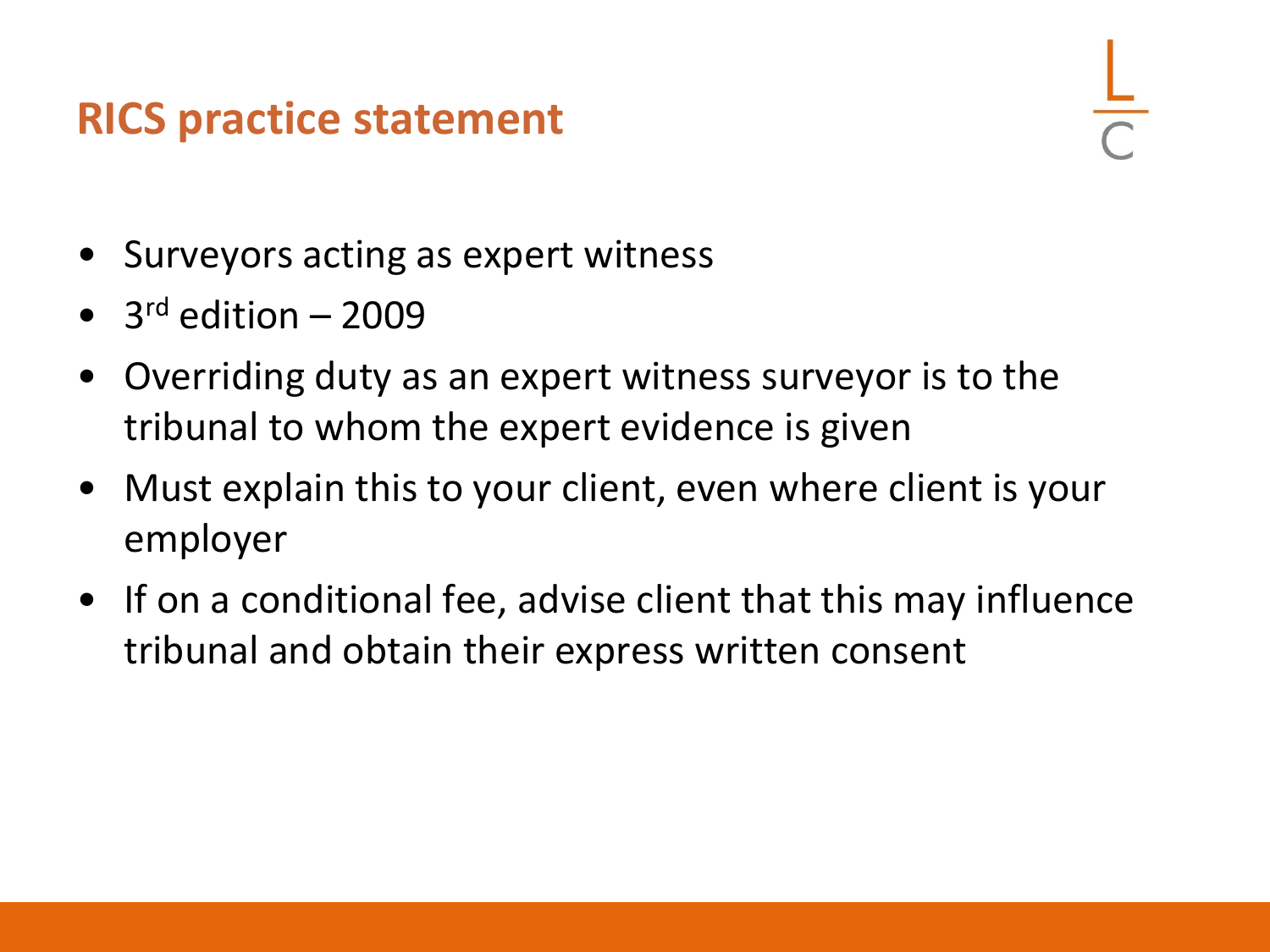#### **The roles: expert v advocate**

• Should only act in dual role where:

(a) neither the rules nor the customs of the particular tribunal prohibit you from so acting; and

(b) other relevant factors make it appropriate (e.g. the disproportionality of retaining two persons in separate roles).

• Must clearly distinguish between the two roles at all times